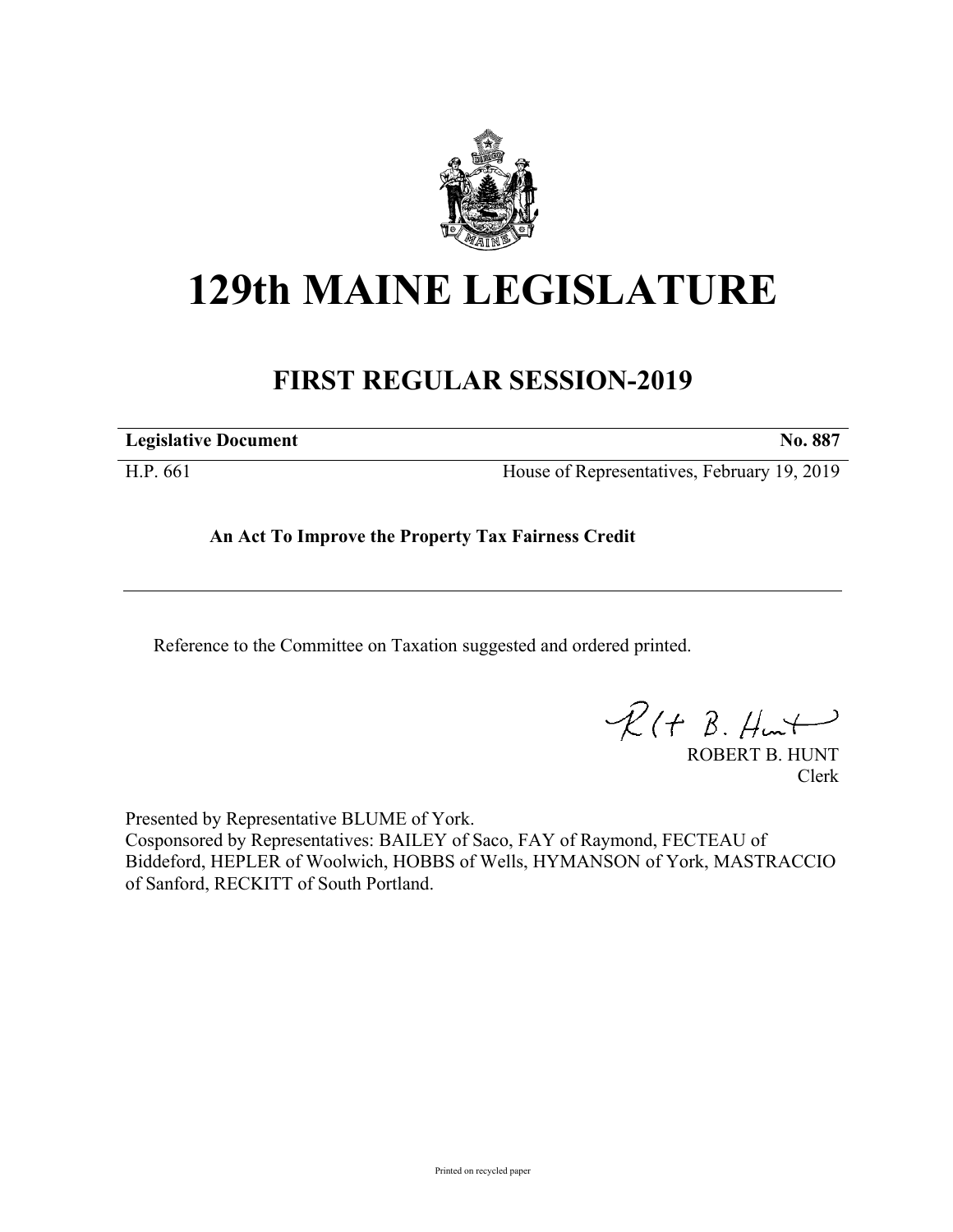## **Be it enacted by the People of the State of Maine as follows:**

 **Sec. 1. 36 MRSA §943-C, sub-§1, ¶B,** as enacted by PL 2017, c. 478, §3, is amended to read:

 B. The former owner or owners of the property demonstrate to the municipal officers or their designee that:

 (1) The income, as defined in section 5219-KK, subsection 1, paragraph D including payments received under the federal Social Security Act and railroad retirement benefits to the extent not included in federal adjusted income, of the former owner or owners of the property was less than \$40,000, after medical expenses have been deducted, for the calendar year immediately preceding the calendar year in which the right of redemption expired; and

- (2) The value of liquid assets of the former owner or owners of the property is less than \$50,000 in the case of a single individual or \$75,000 in the case of 2 or more individuals. For the purposes of this paragraph, "liquid assets" means something of value available to an individual that can be converted to cash in 3 months or less and includes bank accounts, certificates of deposit, money market or mutual funds, life insurance policies, stocks and bonds, lump-sum payments and inheritances and funds from a home equity conversion mortgage that are in the individual's possession whether they are in cash or have been converted to another form.
- The former owner or owners must provide documentation verifying the former owner's or owners' income and liquid assets.
- **Sec. 2. 36 MRSA §5219-KK, sub-§1, ¶D,** as amended by PL 2017, c. 474, Pt. B, §14, is further amended to read:
- D. "Income" means federal adjusted gross income increased by the following amounts:
- (1) Trade or business losses; capital losses; any net loss resulting from combining the income or loss from rental real estate and royalties, the income or loss from partnerships and S corporations, the income or loss from estates and trusts, the income or loss from real estate mortgage investment conduits and the net farm rental income or loss; any loss associated with the sale of business property; and farm losses included in federal adjusted gross income;
- (2) Interest received to the extent not included in federal adjusted gross income; and
- (3) Payments received under the federal Social Security Act and railroad retirement benefits to the extent not included in federal adjusted gross income; and
- (4) The following amounts deducted in arriving at federal adjusted gross income:
- 39 (a) Educator expenses pursuant to the Code, Section  $62(a)(2)(D)$ ;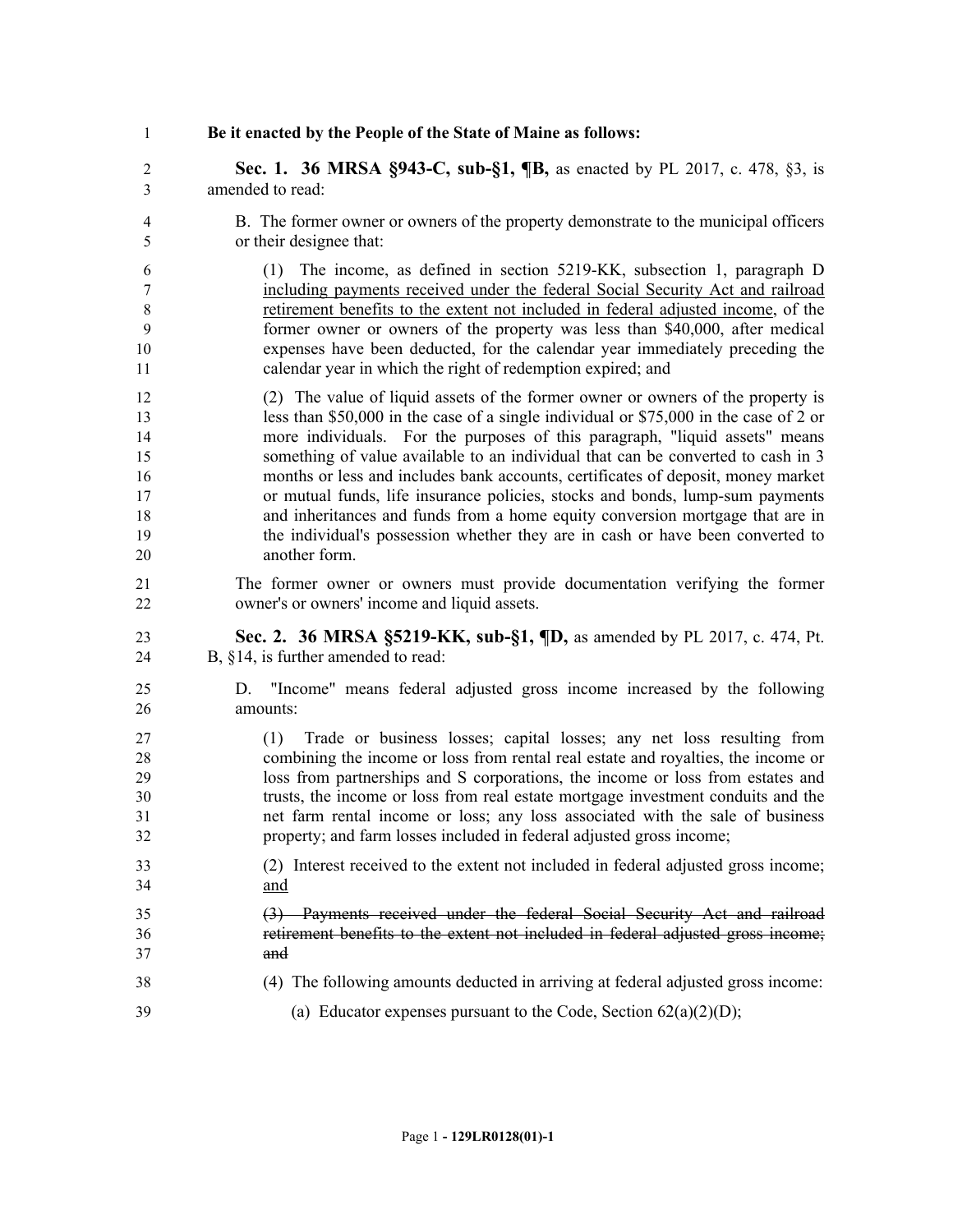| 1<br>$\overline{2}$ | (b) Certain business expenses of performing artists pursuant to the Code,<br>Section $62(a)(2)(B)$ ;                                                                           |
|---------------------|--------------------------------------------------------------------------------------------------------------------------------------------------------------------------------|
| 3<br>4              | (c) Certain business expenses of government officials pursuant to the Code,<br>Section $62(a)(2)(C)$ ;                                                                         |
| 5<br>6              | (d) Certain business expenses of reservists pursuant to the Code, Section<br>62(a)(2)(E);                                                                                      |
| 7<br>8              | Health savings account deductions pursuant to the Code, Section<br>(e)<br>$62(a)(16)$ and Section $62(a)(19)$ ;                                                                |
| 9                   | (f) Moving expenses pursuant to the Code, Section $62(a)(15)$ ;                                                                                                                |
| 10<br>11            | (g) The deductible part of self-employment tax pursuant to the Code, Section<br>164(f);                                                                                        |
| 12<br>13            | The deduction for self-employed SEP, SIMPLE and qualified plans<br>(h)<br>pursuant to the Code, Section $62(a)(6)$ ;                                                           |
| 14<br>15            | (i) The self-employed health insurance deduction pursuant to the Code,<br>Section $162(1)$ ;                                                                                   |
| 16<br>17            | (j) The penalty for early withdrawal of savings pursuant to the Code, Section<br>62(a)(9);                                                                                     |
| 18                  | (k) Alimony paid pursuant to the Code, Section $62(a)(10)$ ;                                                                                                                   |
| 19                  | (1) The IRA deduction pursuant to the Code, Section $62(a)(7)$ ;                                                                                                               |
| 20<br>21            | The student loan interest deduction pursuant to the Code, Section<br>(m)<br>$62(a)(17)$ ; and                                                                                  |
| 22                  | (n) The tuition and fees deduction pursuant to the Code, Section $62(a)(18)$ .                                                                                                 |
| 23<br>24            | Sec. 3. 36 MRSA §5219-KK, sub-§2-A, as enacted by PL 2017, c. 474, Pt. B,<br>§16, is amended to read:                                                                          |
| 25                  | <b>2-A.</b> Credit in 2018. For tax years beginning on or after January $\frac{1}{2}$ , in 2018, a                                                                             |
| 26                  | resident individual is allowed a credit against the taxes imposed under this Part equal to                                                                                     |
| 27                  | the amount by which the benefit base for the resident individual exceeds 6% of the                                                                                             |
| 28<br>29            | resident individual's income. The credit may not exceed \$750 for resident individuals<br>under 65 years of age as of the last day of the taxable year or \$1,200 for resident |
| 30                  | individuals 65 years of age and older as of the last day of the taxable year. In the case of                                                                                   |
| 31                  | married individuals filing a joint return, only one spouse is required to be 65 years of age                                                                                   |
| 32                  | or older to qualify for the \$1,200 credit limitation. Married taxpayers filing separate                                                                                       |
| 33                  | returns do not qualify for the credit under this section.                                                                                                                      |
| 34                  | Sec. 4. 36 MRSA §5219-KK, sub-§2-B is enacted to read:                                                                                                                         |
| 35                  | <b>2-B.</b> Credit in 2019 and after. For tax years beginning on or after January 1, 2019,                                                                                     |
| 36                  | a resident individual is allowed a credit against the taxes imposed under this Part equal to                                                                                   |
| 37                  | the amount by which the benefit base for the resident individual exceeds 6% of the                                                                                             |
| 38                  | resident individual's income. The credit may not exceed \$2,000 for a resident individual.                                                                                     |